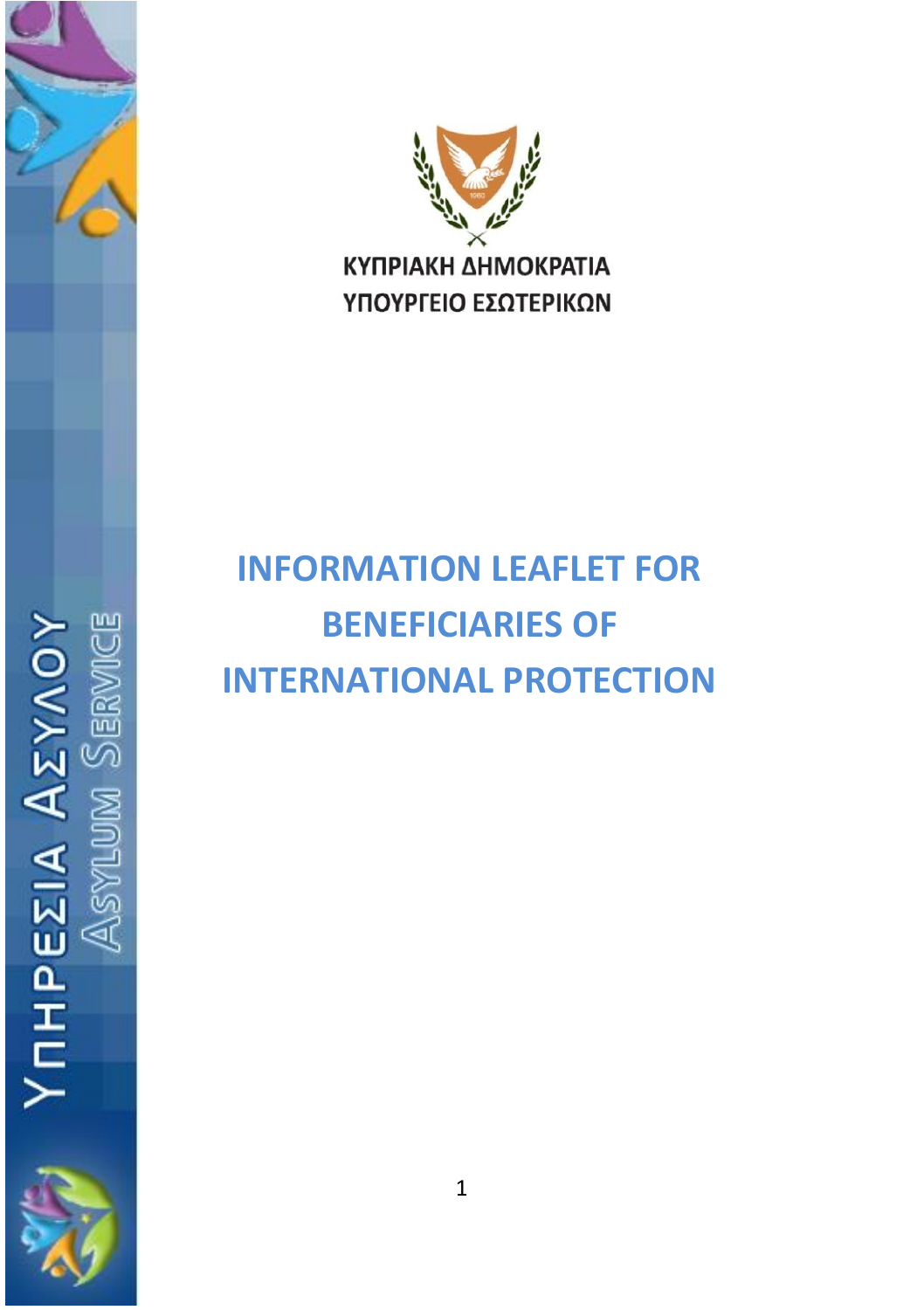This information leaflet is designed to help you with some of your immediate concerns and indicate what services and assistance may be available to you.

## **BENEFICIARY OF INTERNATIONAL PROTECTION**

A beneficiary of International protection is a person granted refugee status or subsidiary protection status.

You will have access to a wide range of rights, which are defined by the Cyprus Refugee Law:

- $\checkmark$  the right to transfer assets into the Republic of Cyprus
- $\checkmark$  the right to fair treatment regardless of gender, race, and religion, membership in a particular social group, political opinion or country of nationality/origin
- $\checkmark$  the right to express and practice freely your religious beliefs
- $\checkmark$  the right to participate in social integration programs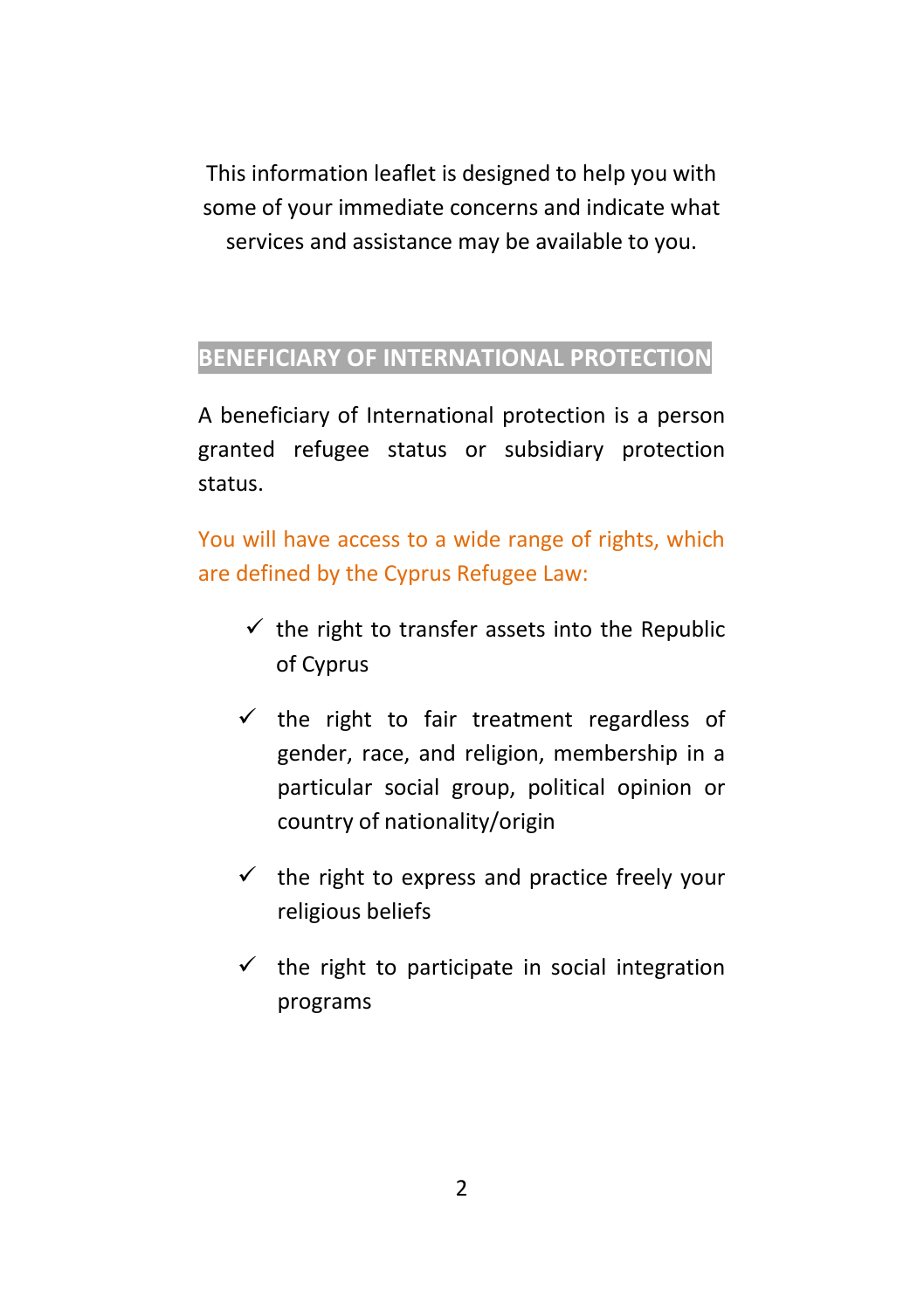You will enjoy the same rights as Cypriot nationals enjoy, such as:

- $\checkmark$  access to the general education system and further training or retraining programs
- $\checkmark$  the right to the recognition of foreign educational certificates, diplomas and degrees
- $\checkmark$  the right to have free access to the Courts of the Republic as well as to the exemption from the requirement to provide guarantee for the judicial expenses
- $\checkmark$  the right to food supply in cases of emergency
- $\checkmark$  the right to the protection of intellectual property rights
- $\checkmark$  the right to participate in adult educational programs that relate to issues of employment, professional training including training courses for upgrading skills, practical workplace experience and counselling services afforded by employment offices
- $\checkmark$  special support (social and medical) for vulnerable persons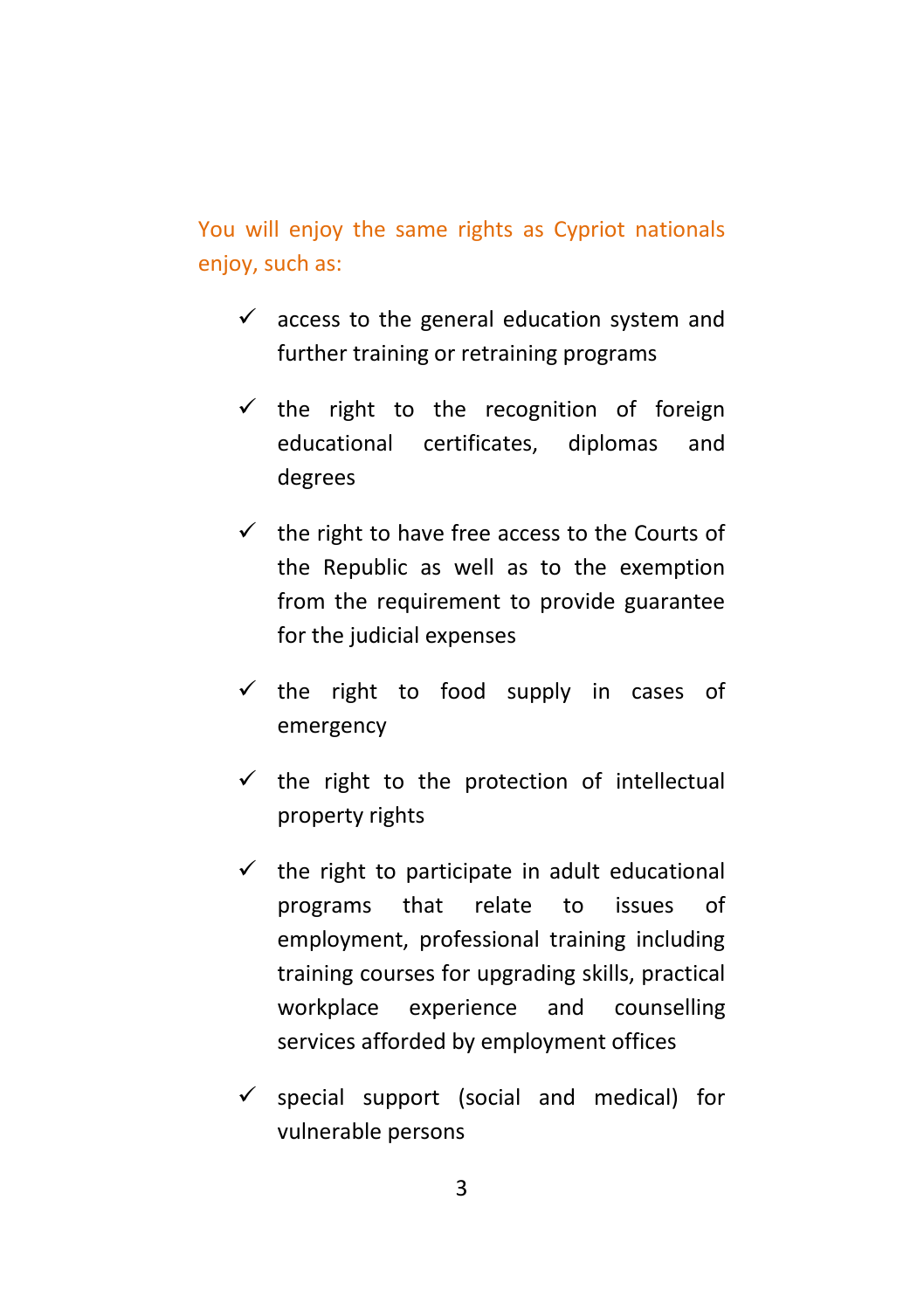## **RESIDENCE PERMIT**

## **What should I do after receiving international protection?**

You should apply for a residence permit.

If you are residing in Nicosia, you should contact the **Civil Registry and Migration Department** or if you are residing in another district you should contact **Aliens and Immigration Unit of the Police** of your district of residence.

#### **Civil Registry and Migration Department**

Chilonos 1457 Nicosia Tel: 22804400, 22403941

#### **Limasol Aliens and Immigration Unit**

223, Fragklinou Rousvelt, D. Nikolaou Building, 2<sup>nd</sup> Floor, 3046 Limasol Tel.: 25805222 Fax: 25805651 Email: [aidlimassol@police.gov.cy](mailto:aidlimassol@police.gov.cy)

## **Larnaca Aliens and Immigration Unit**

34, Tasou Mitsopoulou, 6027 Larnaca Tel.: 24804222 Fax: 24304216 Email: [aidlarnaca@police.gov.cy](mailto:aidlarnaca@police.gov.cy)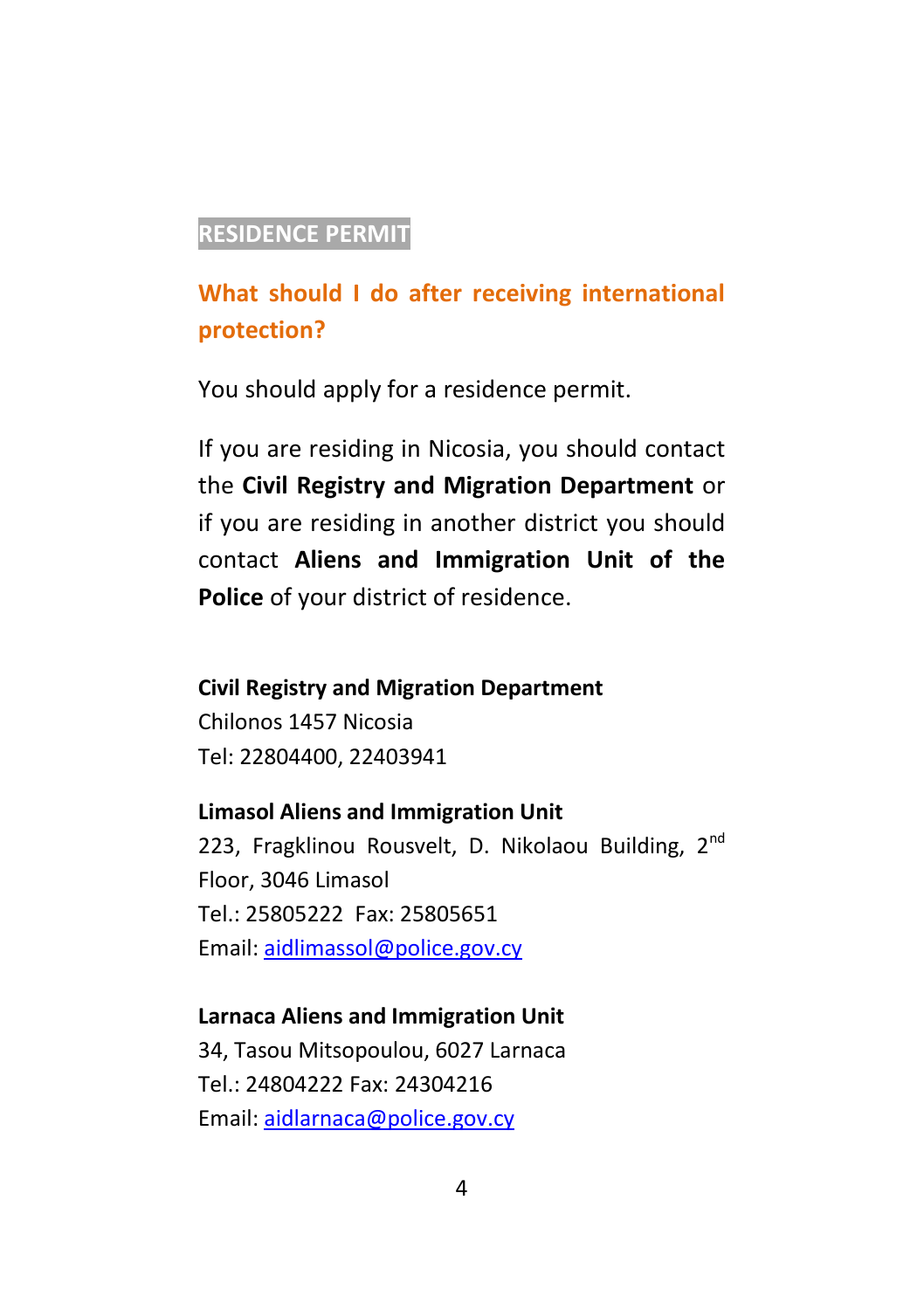#### **Paphos Aliens and Immigration Unit**

22, Eleftheriou Venizelou Avenue and Kaniggos street, 2<sup>nd</sup> Floor, 8021 Paphos Tel.: 26806201 Fax: 26911219 Email: [aidpafos@police.gov.cy](mailto:aidpafos@police.gov.cy)

#### **Famagusta Aliens and Immigration Unit**

83, Eleftherias Avenue, TAPOLOS BLD, 1<sup>st</sup> Floor, 5380, Famagusta Tel.: 23803280 Fax: 23811308 Email: [aidfamagusta@police.gov.cy](mailto:aidfamagusta@police.gov.cy)

For refugees a three-year residence permit is granted which is renewable.

For a beneficiary of subsidiary protection status, a residence permit for one year is granted, which is renewable for as long as this status is maintained.

## **FREQUENTLY ASKED QUESTIONS**

**Am I entitled to health care services?** You are entitled to health care services under the same conditions that apply to Cypriots nationals. You must contact your District General Hospital or nearest health center for any further information.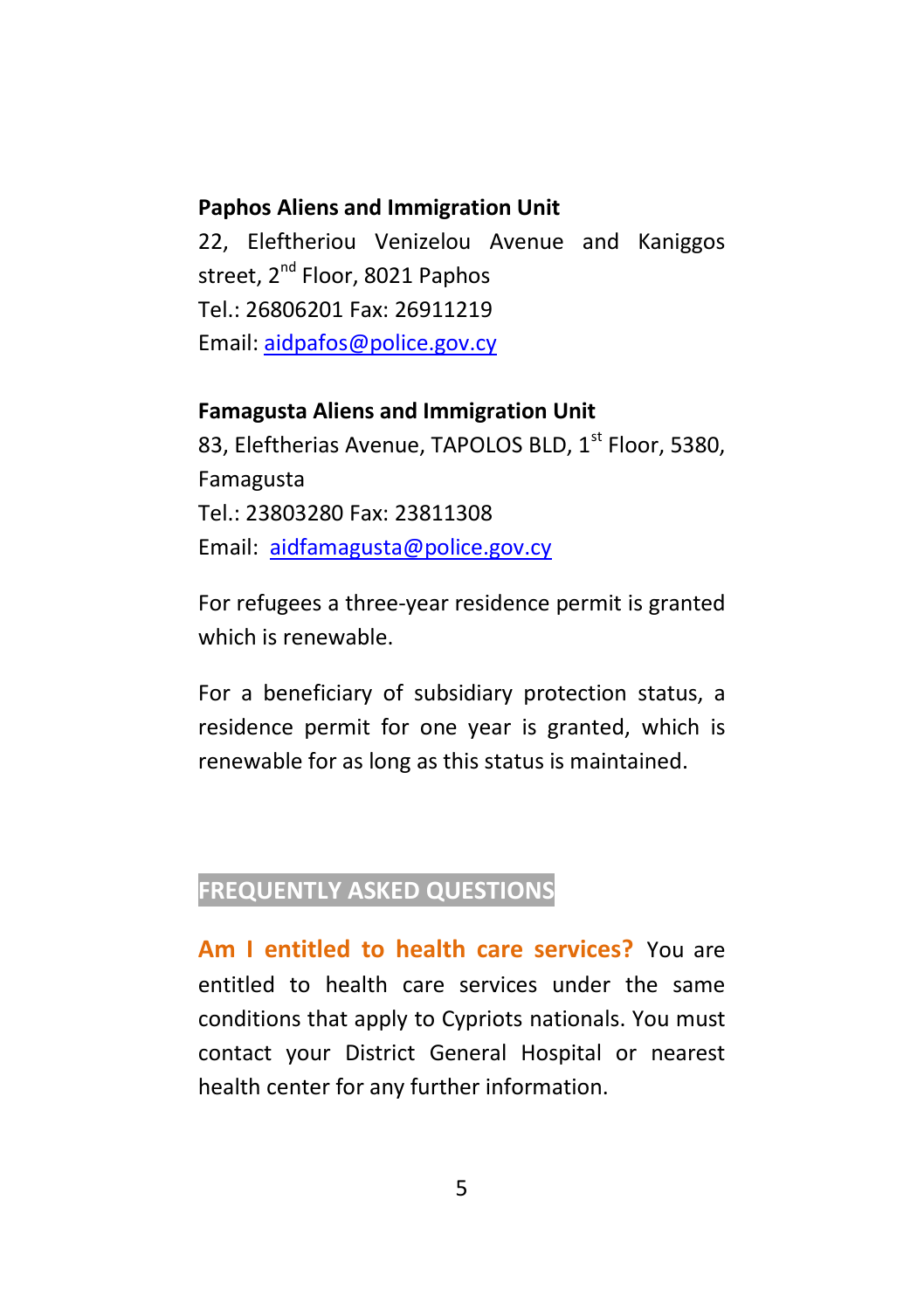**Can my children go to school?** All minors have full access to all levels of education under the same conditions as Cypriot nationals.

**Can I travel? Am I allowed to obtain travel document?** Beneficiaries of international protection are allowed to travel. In case you wish to travel, make sure whether visa is required to enter another country.

The legal ports of entry into and exit from the Republic of Cyprus are the airports of Larnaca and Pafos and the ports of Larnaca, Limassol, Latsi and Pafos, which are situated in the area under the effective control of the Government of the Republic of Cyprus. Entry into or exit from the territory of the Republic of Cyprus via any other port or airport in which the Government of the Republic does not exercise effective control is illegal.

A travel document (laissez passer) is granted to beneficiaries of subsidiary protection status who are unable to obtain a national passport, which enables them to travel outside the Republic of Cyprus. Refugees can obtain refugee travel documents (based on the Geneva Convention). This travel document is valid for all countries and is expiring with the end of the residence permit.

6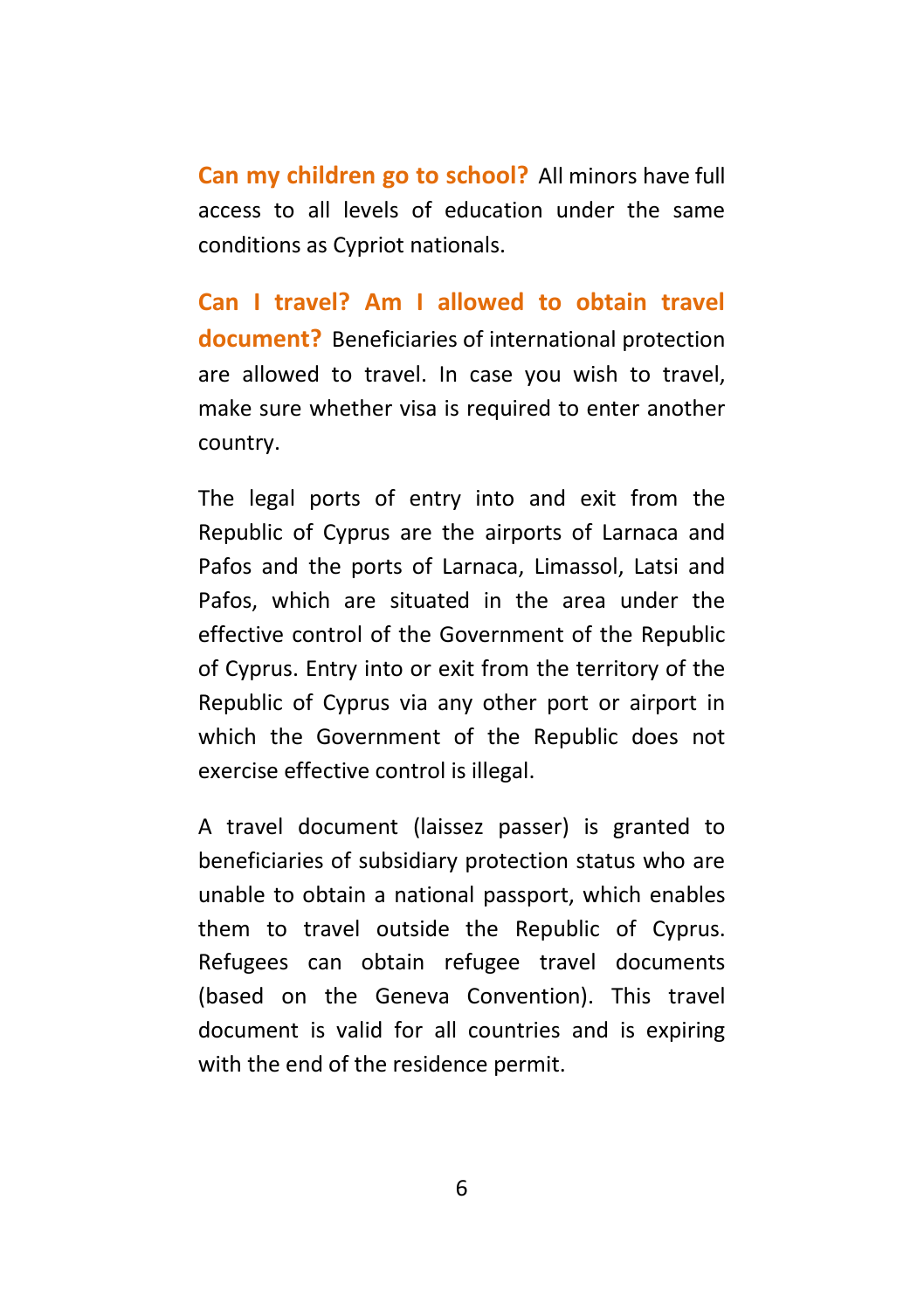The responsible department for the issuing of passports and travel documents is the Civil Registry and Migration Department.

**Can I travel to my country of origin?** Traveling to your country of origin may trigger proceedings resulting in revoking your protection.

**Can I bring my family to Cyprus?** Recognised refugees enjoy the right to family reunification. Family members (refugee's wife/husband, unmarried minor children and in case of unaccompanied minor his/her first degree relatives) of a refugee who were not able to accompany him/her at the time of his/her entry to the Republic, can be reunited with him/her in the Republic as long as s/he requests it and the relationship between them is confirmed. The responsible department to examine family reunification requests is the Civil Registry and Migration Department.

**Can I work? Where can I apply for work?** You have the right to engage in employed or selfemployed professional activities. You don't need any work permit. You must contact the Labour office if you would like to find a job.

**Am I entitled to guaranteed minimum income benefit (EEE)?** Any person whose income and other financial resources are insufficient to satisfy his or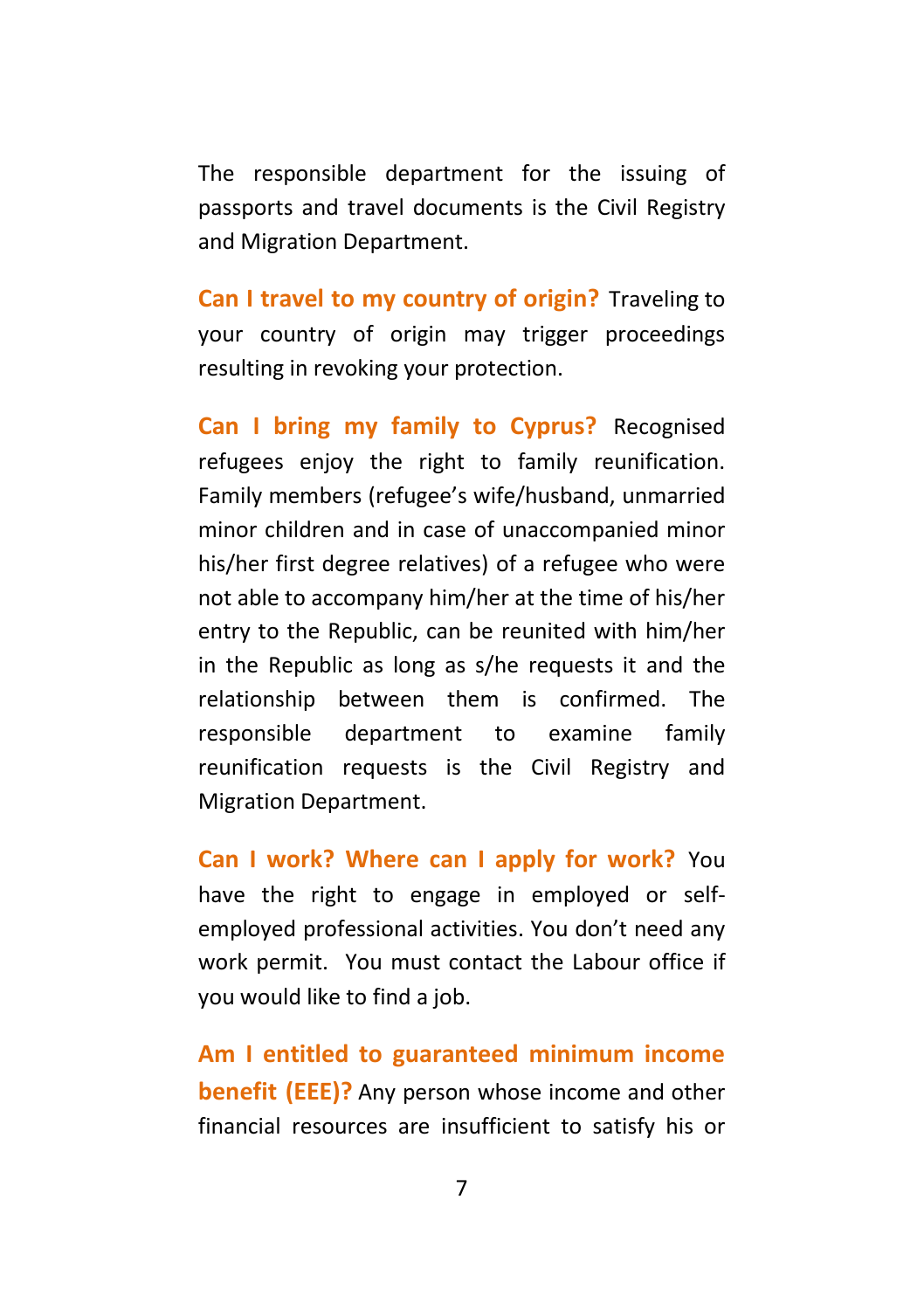her basic and specific needs, as defined by law, may seek the provision of a guaranteed minimum income, which is provided in the form of financial support and/or services. **How can I claim?** You should contact with the Welfare Benefits Administrative Service

#### **Welfare Benefits Administrative Service**

46, Themistokli Dervi, MEDCON Tower, 1066 Nicosia Tel.: 22 803030 Fax: 22 22803048 Email: [eee@mlsi.gov.cy](mailto:eee@mlsi.gov.cy)

#### **What if I am disable or elderly? Am I allowed to**

**assistance?** Yes, you are allowed to financial assistance or other support. You should contact with the service for Public Assistance, the Elderly and the Disabled.

#### **Public Assistance, the Elderly and the Disabled.**

67, Arch. Makariou III, 2253 Latsia, Nicosia Tel: 22815015 Fax: 22482310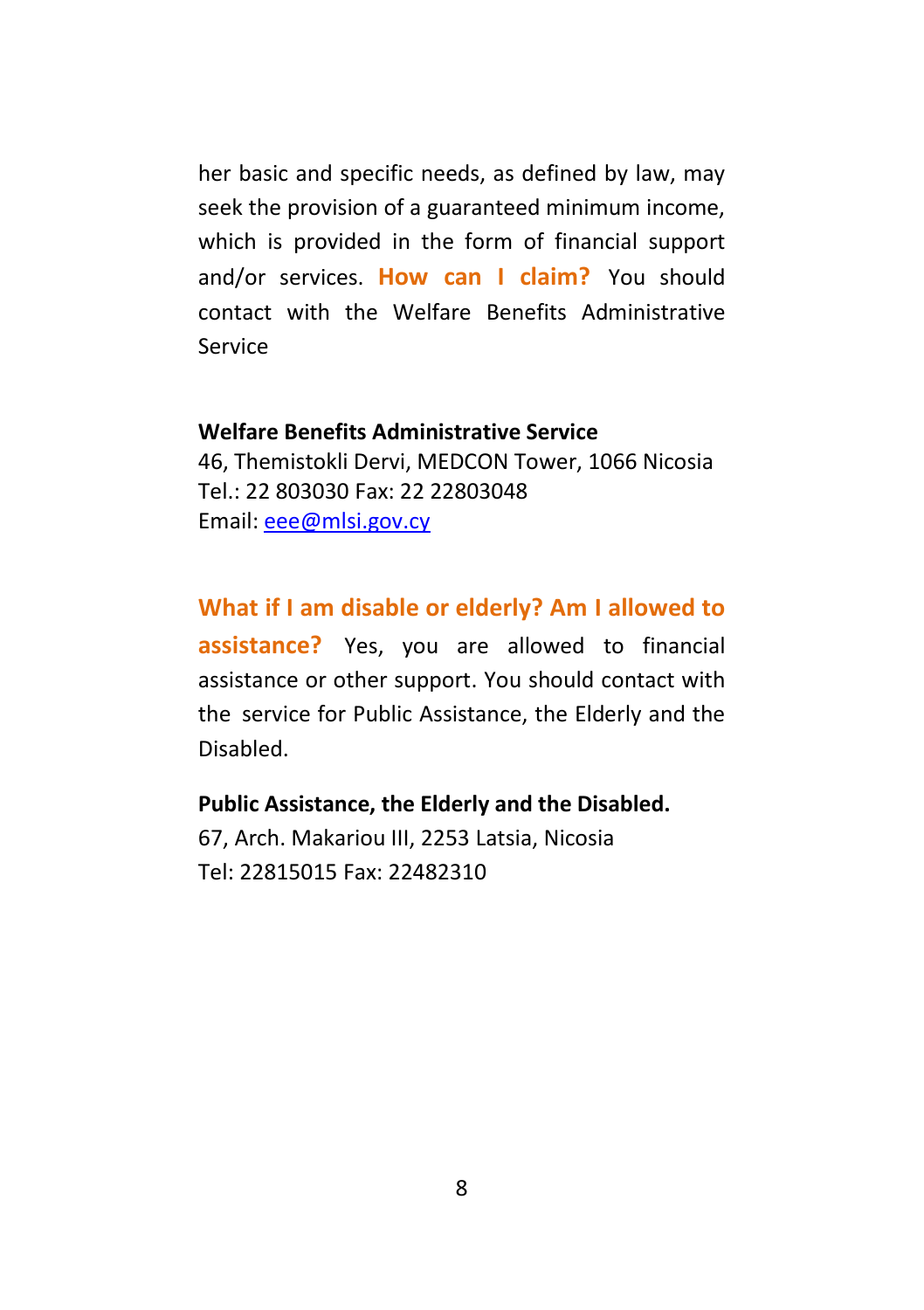## **NATURALIZATION**

**Can I apply for Cypriot citizenship?** Anyone who wants to apply for citizenship must have at least 7 years legal residing in the Republic or be married with a Cypriot citizen for a minimum period of 3 years.

The responsible department to examine naturalization requests is the Civil Registry and Migration Department.

## **USEFUL WEBSITES OF RELEVANT PUBLIC SERVICES**

- 1. Ministry of Interior [http://www.moi.gov.cy](http://www.moi.gov.cy/)
- 2. Ministry of Education [http://www.moec.gov.cy](http://www.moec.gov.cy/)
- 3. Ministry of Labour, Welfare and Social Insurance<http://www.mlsi.gov.cy/>
- 4. Ministry of Health [http://www.moh.gov.cy](http://www.moh.gov.cy/)
- 5. Department of Labour, Ministry of Labour and Social Insurance: <http://www.mlsi.gov.cy/mlsi/dl/dl.nsf/>
- 6. Public Assistance, the Elderly and the Disabled [http://www.mlsi.gov.cy/mlsi/sws/sws.nsf/d](http://www.mlsi.gov.cy/mlsi/sws/sws.nsf/dmlassistance_en/dmlassistance_en?OpenDocument) [mlassistance\\_en/dmlassistance\\_en?OpenDo](http://www.mlsi.gov.cy/mlsi/sws/sws.nsf/dmlassistance_en/dmlassistance_en?OpenDocument) [cument](http://www.mlsi.gov.cy/mlsi/sws/sws.nsf/dmlassistance_en/dmlassistance_en?OpenDocument)
- 7. Civil Registry and Migration Department: <http://www.moi.gov.cy/crmd>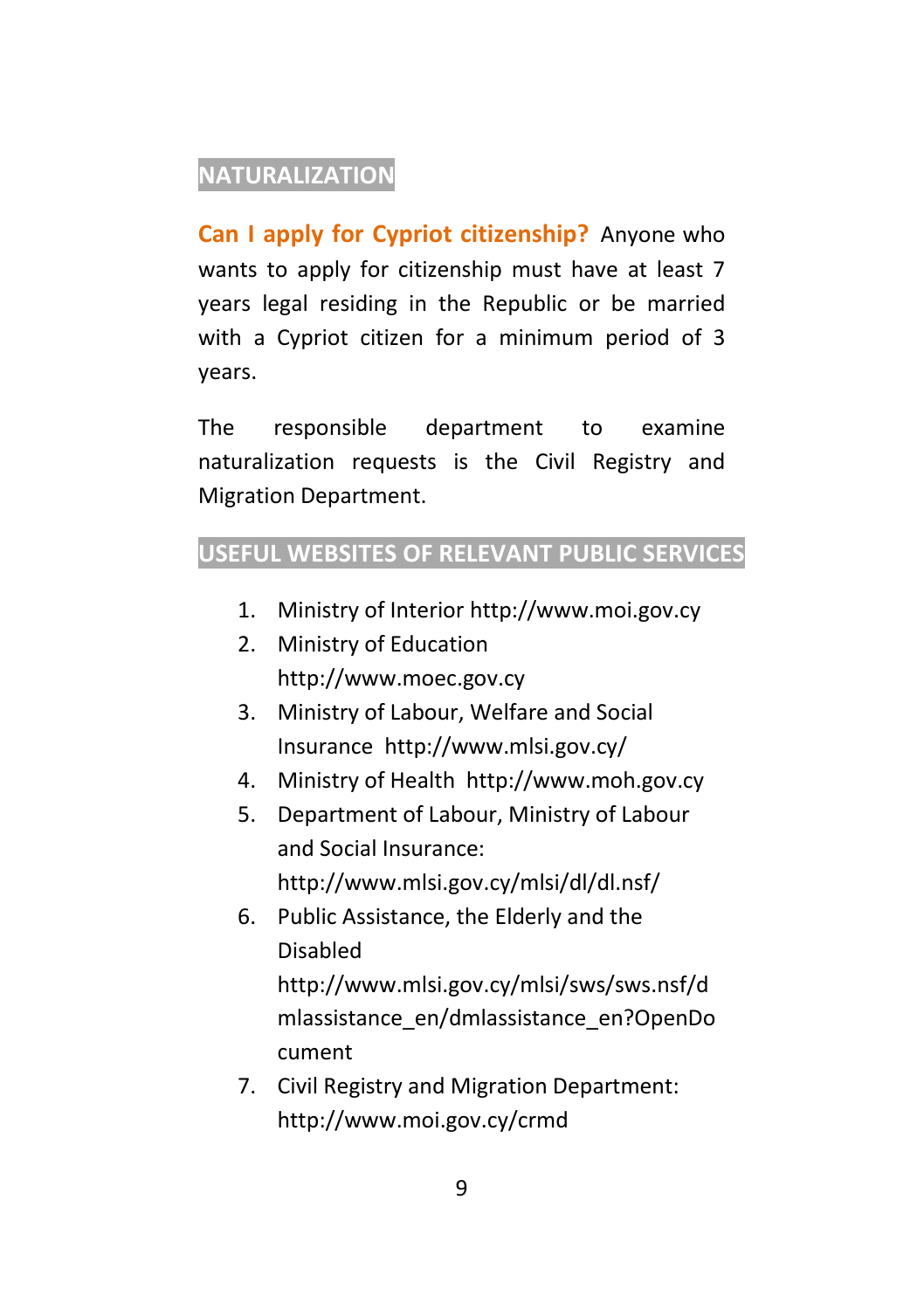8. Concerning guaranteed minimum income benefit, you can find more detailed information on the website of the responsible Authority of the Ministry of Labour and Social Insurance at [http://www.mlsi.gov.cy/mlsi/mlsi.nsf/All/51](http://www.mlsi.gov.cy/mlsi/mlsi.nsf/All/517E1B1FE19B0418C2257CD7001E73BB) [7E1B1FE19B0418C2257CD7001E73BB](http://www.mlsi.gov.cy/mlsi/mlsi.nsf/All/517E1B1FE19B0418C2257CD7001E73BB) and [http://www.mlsi.gov.cy/mlsi/mlsi.nsf/All/01](http://www.mlsi.gov.cy/mlsi/mlsi.nsf/All/01D602B67BF349BEC2257E8F0044ABF7) [D602B67BF349BEC2257E8F0044ABF7](http://www.mlsi.gov.cy/mlsi/mlsi.nsf/All/01D602B67BF349BEC2257E8F0044ABF7)

Nicosia General Hospital

<http://www.moh.gov.cy/moh/ngh/ngh.nsf/> Larnaca General Hospital <http://www.moh.gov.cy/moh/lgh/lgh.nsf/> Limassol General Hospital <http://www.moh.gov.cy/moh/llgh/llgh.nsf/> Famagusta General Hospital <http://www.moh.gov.cy/moh/fgh/fgh.nsf/> Paphos General Hospital <http://www.moh.gov.cy/moh/pgh/pgh.nsf/> Polis Chrysochous General Hospital and Rural Health Centre of K.Pyrgos <http://www.moh.gov.cy/moh/pph/pph.nsf/>

**For other useful governmental services you may visit the governmental portal at <http://www.cyprus.gov.cy/>**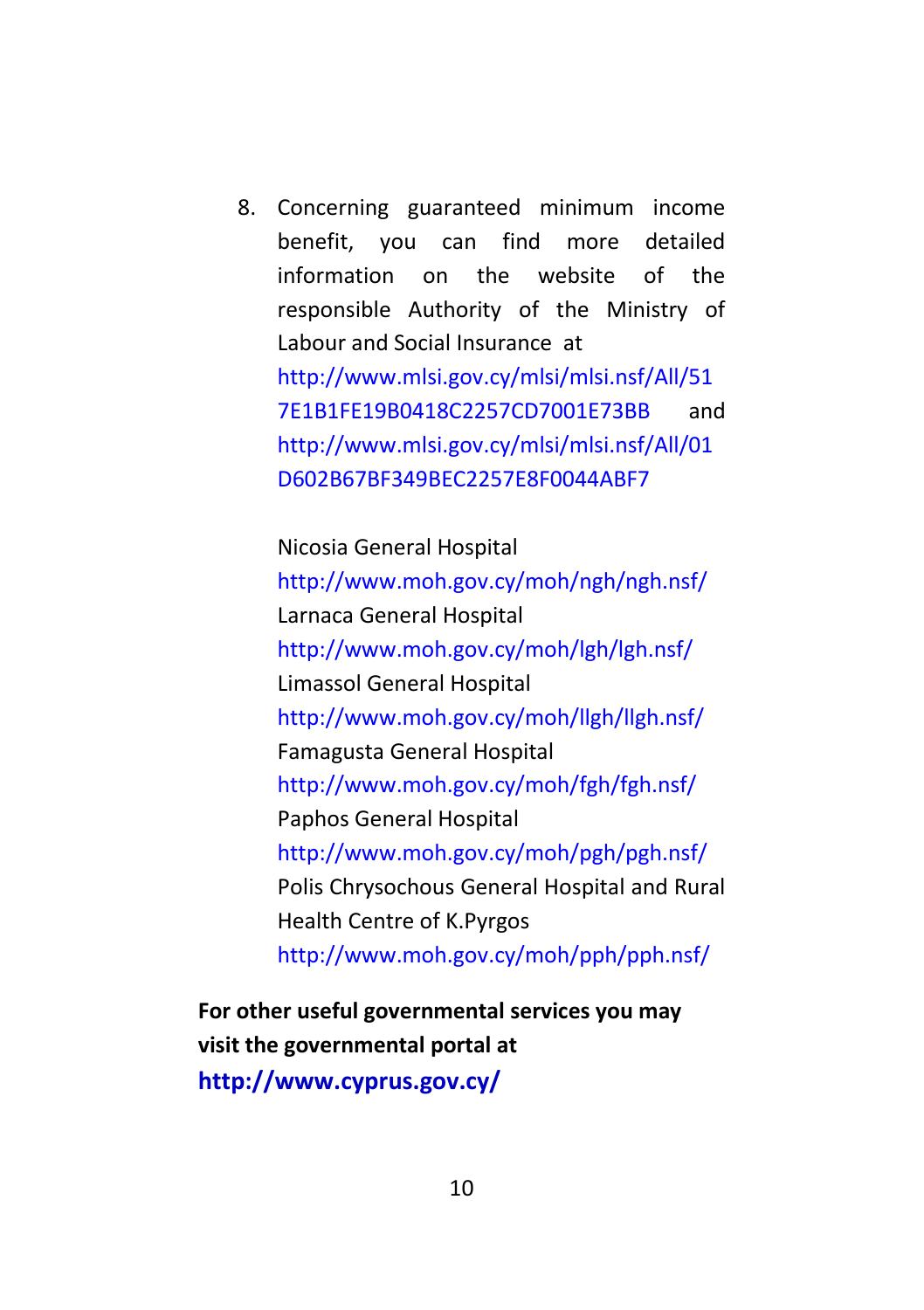## **List of International Organisations and NGOs Providing Services to Applicants**

**UNHCR** (United Nations High Commission for Refugees) 2 Demetrakopoulou Str., 3rd Floor, 1090 Nicosia (Antonis Zenios Tower) Tel: 22359043/57 Fax: 22359037 [cypni@unhcr.ch](mailto:cypni@unhcr.ch)

**IOM** (International Organisation for Migration) Nehru Avenue, P.C. 1102 Nicosia Tel: 22772270 Fax: 22772265 [iomnicosia@iom.int](mailto:iomnicosia@iom.int)

### **Cyprus Red Cross Society**

3 Kypriakou Erythrou Stavrou Street 2063 Strovolos, Nicosia, Cyprus Tel: 22 504400 Fax: 22 666956 [admin@redcross.org.cy](mailto:admin@redcross.org.cy)

#### **Cyprus Refugee Council**

Stasandrou 9, Flat 401, 1060 Nicosia, Cyprus Tel. +357 22205959| Fax. +357 22205960 | Website: [http://cyrefugeecouncil.org](http://cyrefugeecouncil.org/)

#### **KISA**

Arsinois 48, Nicosia Tel: 22878181 Fax: 22773039 email[: info@kisa.org.cy](mailto:info@kisa.org.cy)

## **Caritas Cyprus Migrant Center**

Τ.Θ. 56312, 3302 Limassol Tel: 99672602 [caritascyprus.migrants@gmail.com](mailto:caritascyprus.migrants@gmail.com)